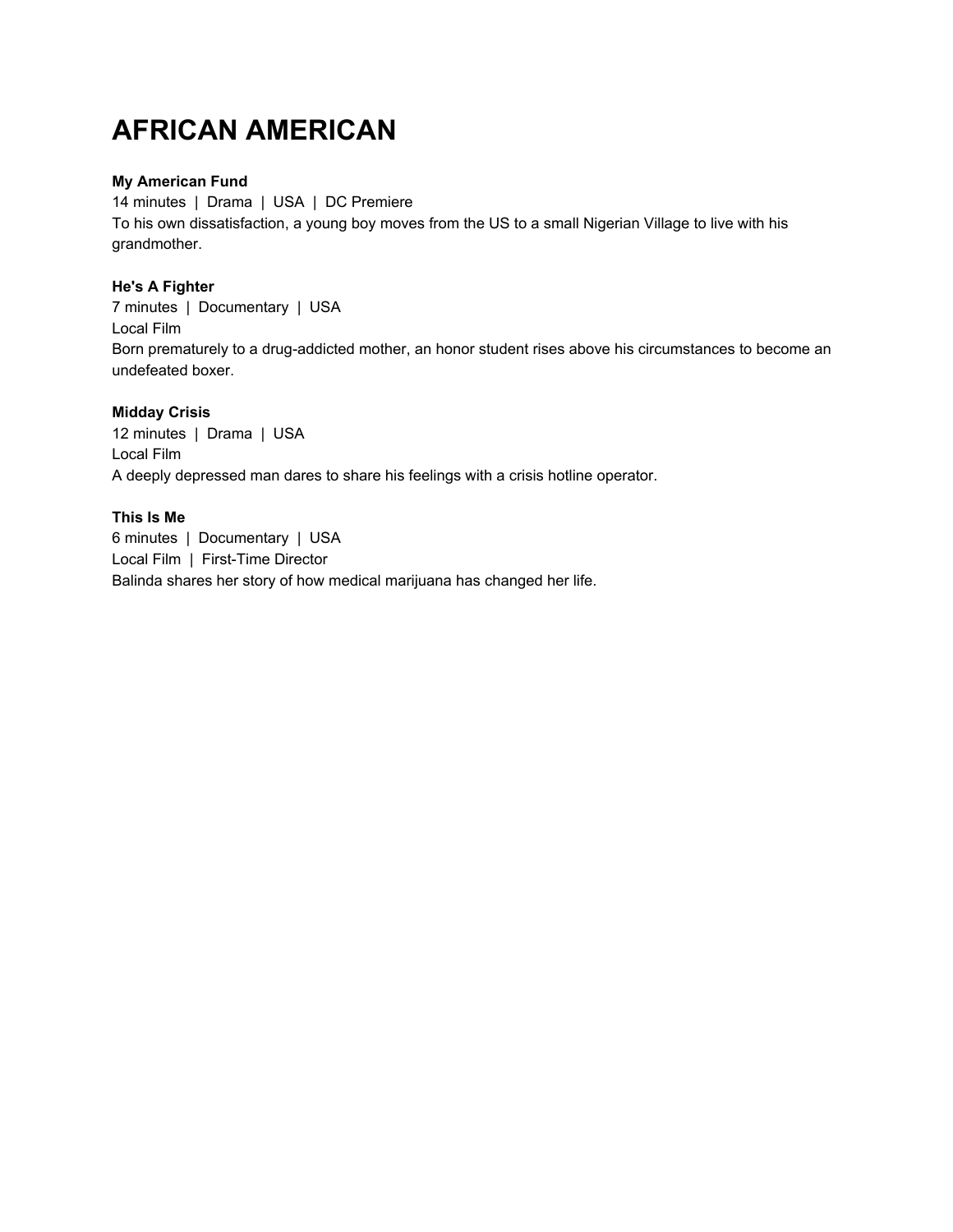## **ASIAN/INDIAN**

## **Decorations**

7 minutes | Experimental (Animated) | Japan As cake decorations prepares for a celebration, one piece of decor stirs trouble, and eventually flies off on her own.

## **My Milk Cup Cow** (Cup No Naka No Koushi)

11 minutes | Experimental (Animated) | Japan | US Premiere Reflecting on her youth, a woman recalls stories of her father.

## **Teinen**

13 minutes | Drama | USA | DC Premiere First-Time Director | Local Film Upon retiring, a man seeks to rekindle their relationship when he realizes that his wife has a separate life.

## **Celery**

15 minutes | Drama | Spain In an attempt to relive her past, an older woman plans an unusual outing for the son of her former lover.

## **Gaysian**

10 minutes | Comedy | Canada | DC Premiere First-Time Director A gay Asian man has difficulty accepting who is and isn't attracted to him.

## **The Red Carpet**

12 minutes | Documentary | Spain The star of "Slumdog Millionaire" reflects on her dreams of becoming an actress, and the living conditions of her slum.

## **Ravi & Jane**

14 minutes | Drama | Australia | DC Premiere Upon arriving in Australia, an immigrant schoolboy takes refuge in a newfound friend.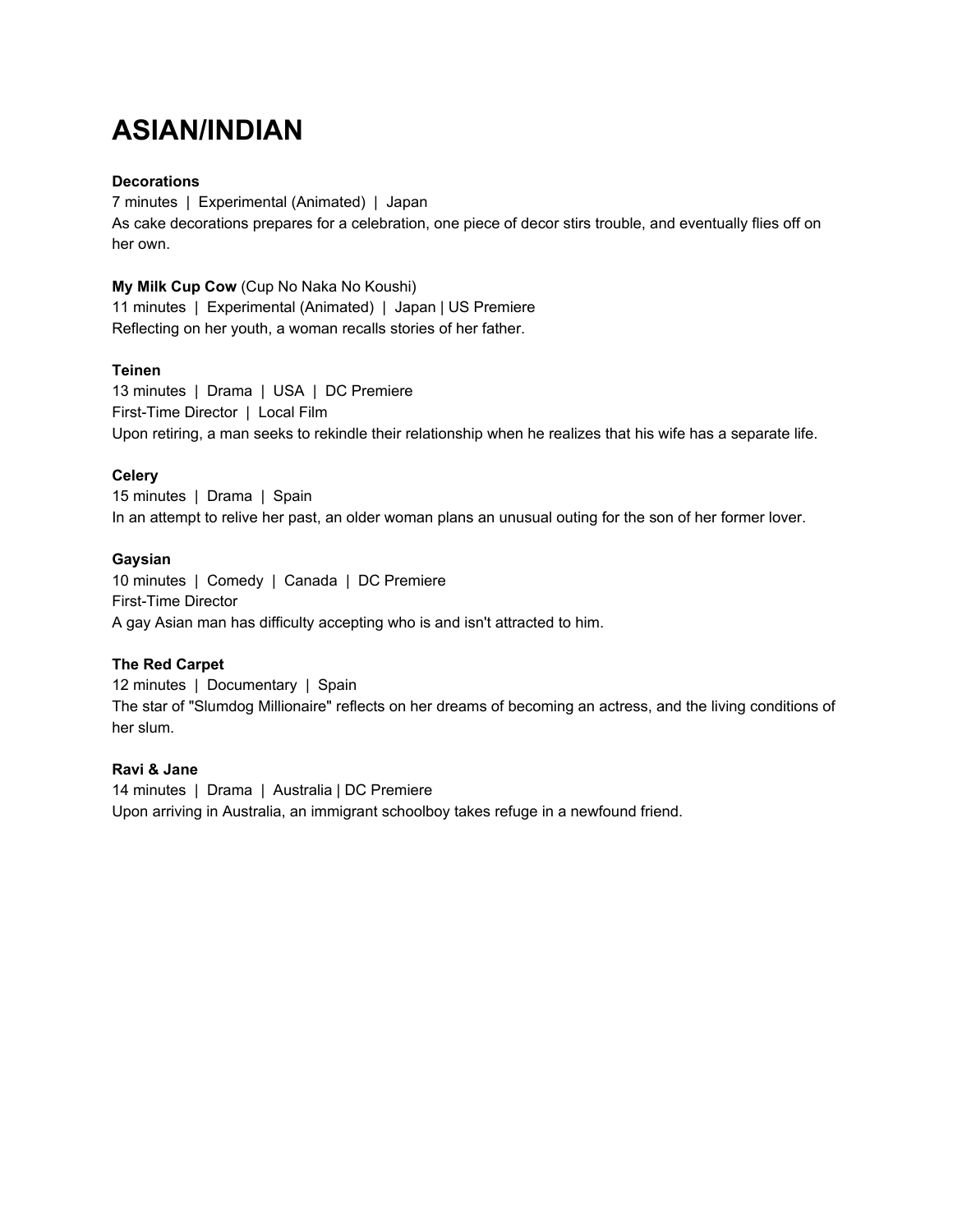## **DISABILITY**

## **Love At 20**

19 minutes | Drama | Spain | US Premiere Finding love at 20 isn't easy for anyone, but for Sophia, it is complicated by her own special challenges.

## **Sorta' Horny**

21 minutes | Comedy | USA Sheldon vows to have the horn growing out of his forehead removed so that he can more comfortably meet women.

## **Run to Live**

8 minutes | Documentary | USA | DC Premiere Local film | FIrst-Time Director When stricken with a rare illness, a man's only option is to run.

## **Just As I Remembe**r

18 minutes | Documentary | Canada | DC Premiere A filmmaker compares growing up with a parent with ALS with another family's recent experience.

## **A Life with Asperger's**

4 minutes | Documentary | USA First-Time Director The intimate portrayal of one man's challenge to live his life with Asperger's Syndrome.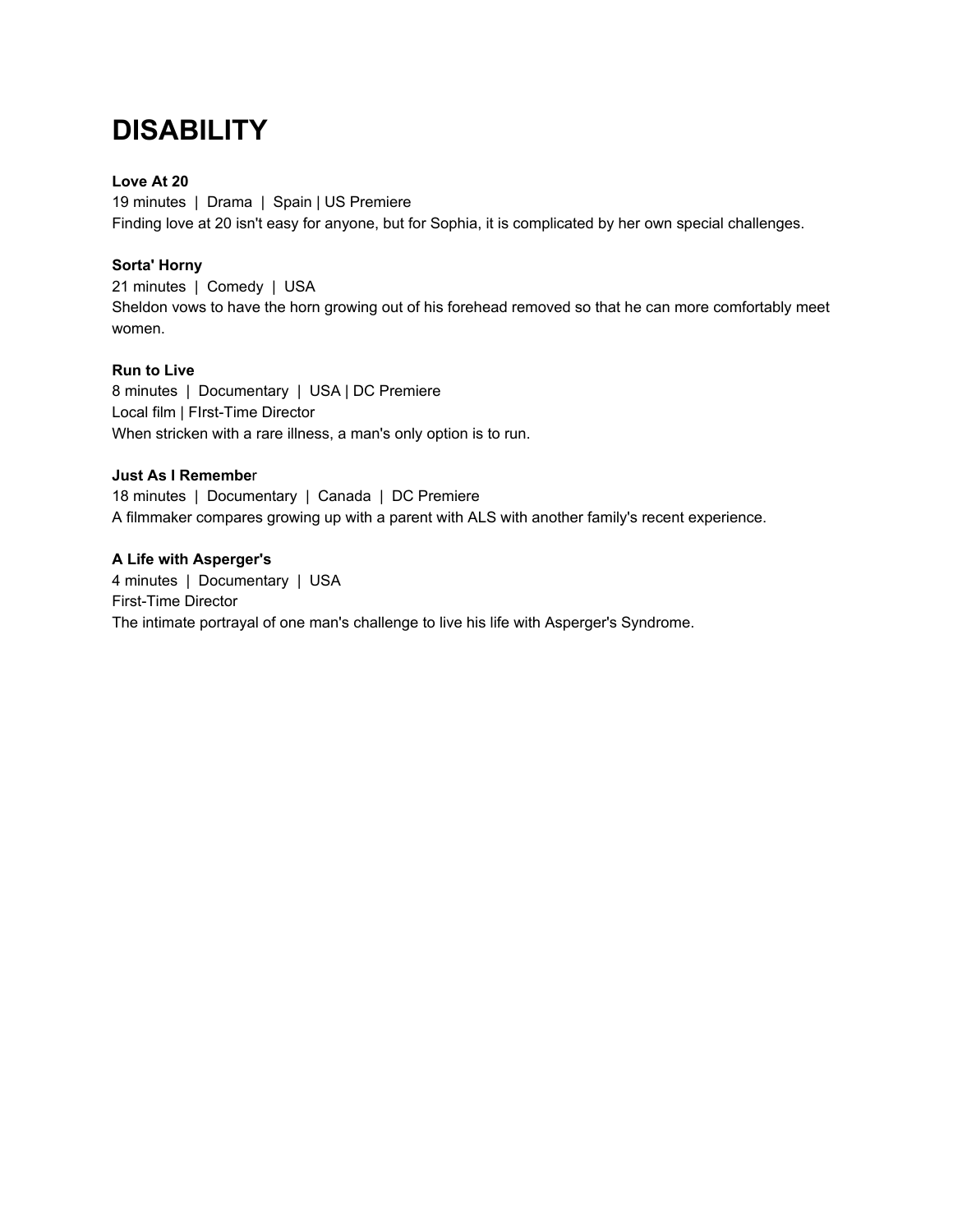# **AGING**

## **Stolen**

12 minutes | Drama | Ireland | DC Premiere First-Time Director Is a young girl being held captive by a strange couple, or is she in a home more caring than she suspects?

## **Fondly, Maggie**

5 minutes | Documentary | USA Local film 89 year-old Maggie offers her wisdom on life-long happiness and love.

## **Terapia**

10 minutes | Drama | Spain A depressed widow finds the spark to carry on through her charming physical therapist.

## **The End Of The Line (Le Bout Du Fil)**

14 minutes | Drama | France Elderly and well past her prime, an actress hopes to get one last shot at the limelight.

## **Shadow**

7 minutes | Experimental | Czech Republic DC Premiere | First Time Director | Local Film Having become suddenly cognizant of her age, a former flamenco dancer tries to relive her career.

## **Eutanas S.A.**

10 minutes | Drama/Comedy | Spain | DC Premiere When a family decides that it's time for grandma to meet her maker, she plots her revenge.

## **De Sista Ljuva Åren**

9 minutes | Dark Comedy | Sweden Ingrid takes satisfying revenge on a pushy woman in their nursing home.

## **Autour d'une table**

12 minutes | Experimental (Animated) | Canada Disparate people ponder the cathartic nature of the coffee klatch ritual.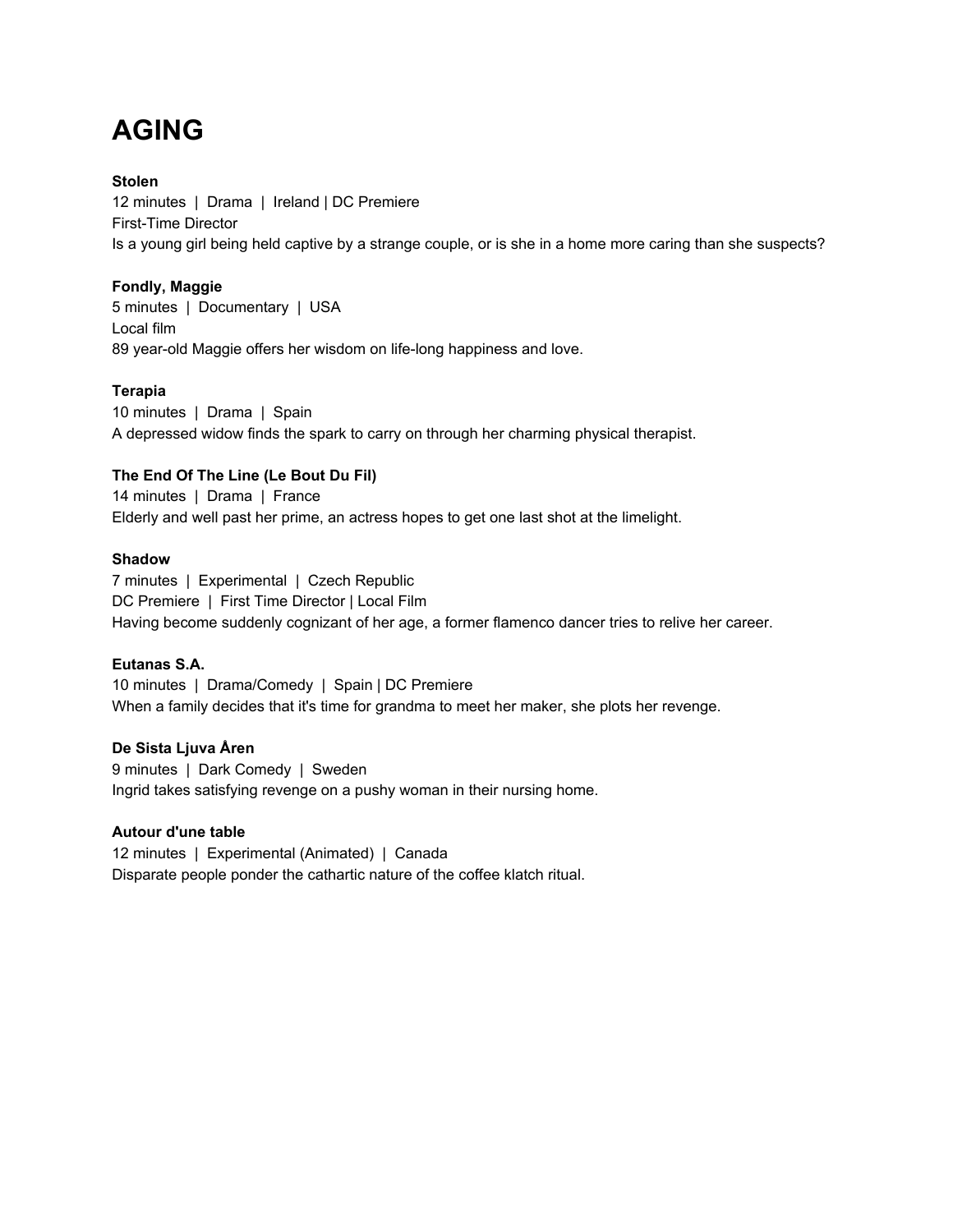# **LGBT**

## **Bears**

4 minutes | Music Video | USA Local film On a quest for love, a young man discovers that a significant other can come in all shapes and sizes.

## **Cruise Patrol**

8 minutes | Drama (Animated) | Netherlands | DC Premiere A turn for the absurd occurs when a reckless driver is pulled over by a renegade police officer.

## **Red (Rojo)**

20 minutes | Drama | Venezuela | DC Premiere First-Time Director After ditching a gay online chat room for a face-to-face meeting, a young man learns the shocking truth about his new friend.

## **Change Over Time**

8 minutes | Documentary | USA | DC Premiere Poetry and remembrance document a gradual transition from woman to man.

## **Je T'aime**

10 minutes | Musical Comedy | Finland | DC Premiere Brow-beaten by a high-strung girlfriend, a man sheds his chains and declares his love for an unlikely subject.

#### **Lambing Season**

15 minutes | Drama | USA | DC Premiere A woman searches for her father and learns about life, forgiveness and also how one must deal with family problems.

#### **The Princess of Love O Love (La Princesse L'amour D'amour)**

10 minutes | Comedy | France | US Premiere While reading her students a fairytale, a teacher becomes so invested in the story that she begins to substitute its morals with her own.

#### **Gaysian**

10 minutes | Comedy | Canada | DC Premiere First-Time Director A gay Asian man has difficulty accepting who is and isn't attracted to him.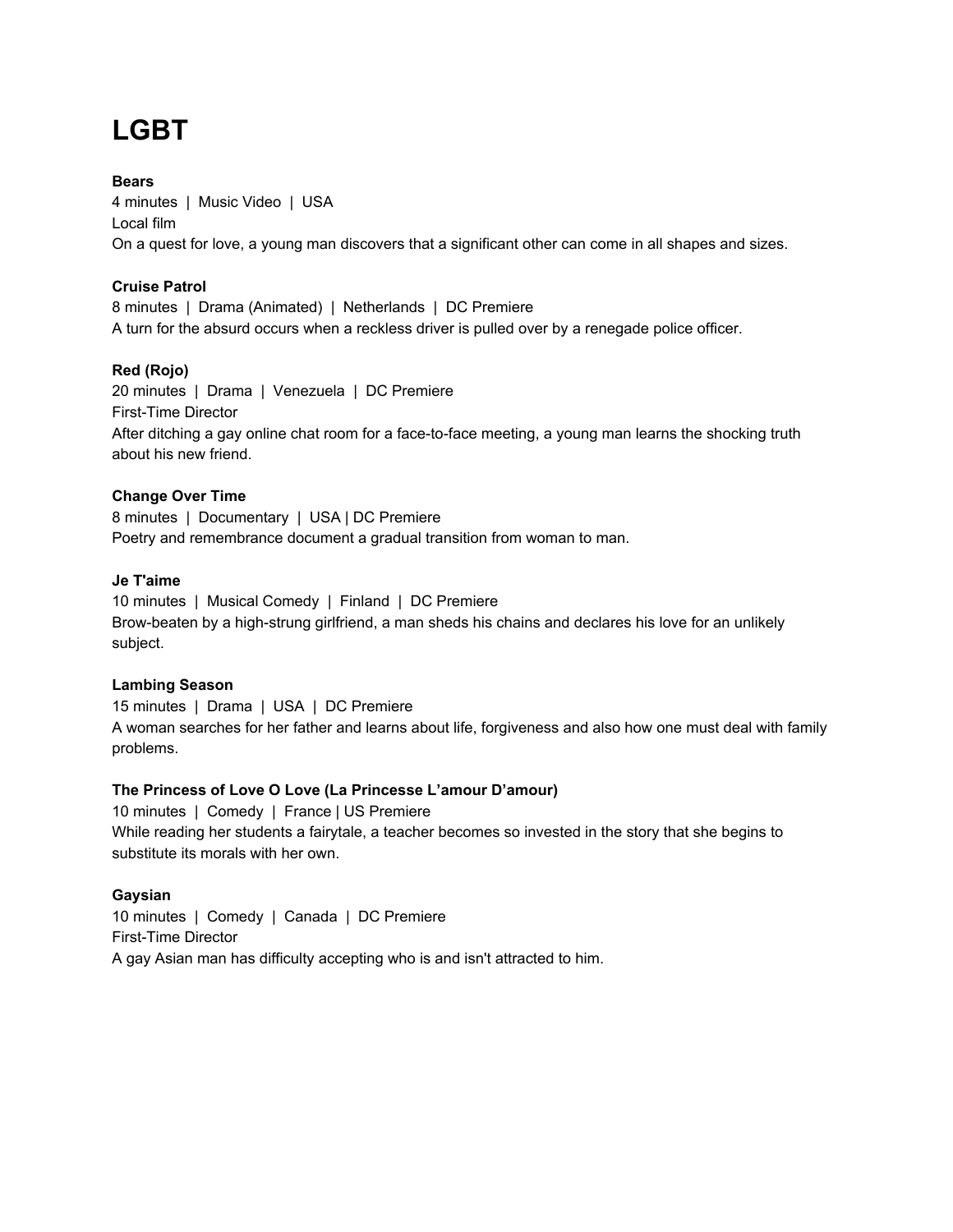# **JEWISH**

## **What Cheer?**

17 minutes | Comedy | United States | DC Premiere First-Time Director Struggling to overcome the death of his wife, a man is tormented by a cheerful marching band that follows him seemingly everywhere.

## **Deserted**

20 minutes | Drama | Israel | DC Premiere On their final assignment as officer candidates, two women trek through a harsh desert landscape when one suddenly remembers she's forgotten something crucial.

## **MUSLIM**

## **Der Prophet Fliegt Mit**

10 minutes | Drama | Germany Passengers on an airplane struggle to stay grounded when an Arab man boards the flight.

## **TIME TRAVEL AND SUPERHEROES**

## **Recursion**

20 minutes | Dark Comedy | USA | DC Premiere First-Time Director Time travel is the only way for the best man to save his friend's wedding.

## **A Stitch In Time (for \$9.99)**

13 minutes | Comedy | USA | DC Premiere Set on finding out if her coworker likes her, Laura visits the discount time travel lab to get a peek at her future.

#### **I'm You, Dickhead!**

12 minutes | Comedy | Australia A man goes back in time to convince his 10-year-old self to play guitar.

## **A Special Day**

13 minutes | Comedy | Spain | US Premiere On his wedding day, a man discovers that his wife-to-be is secretly a superhero.

#### **Super Camila**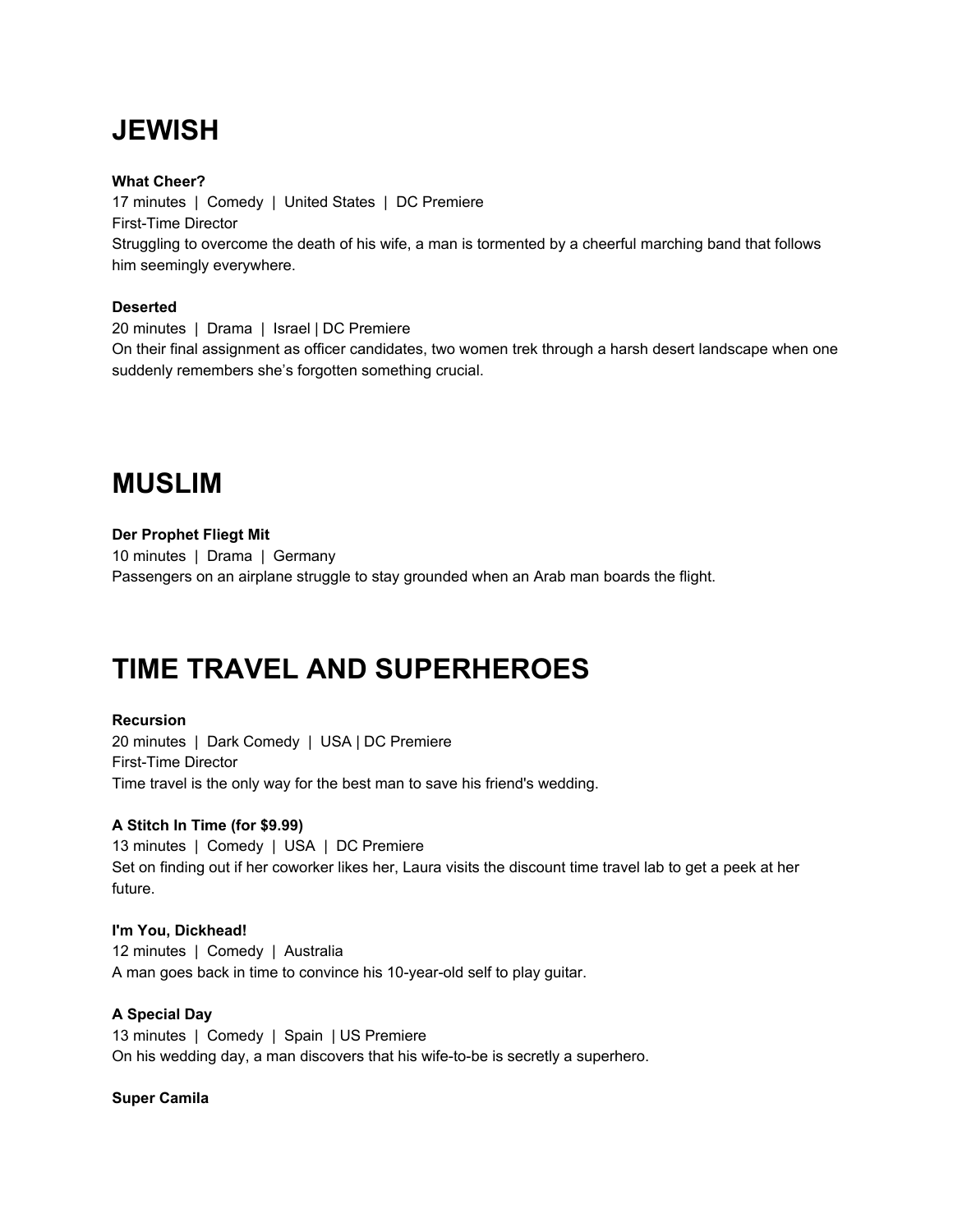3 minutes | Comedy | Brazil | DC Premiere First-Time Director A young man thrives on putting himself in danger, knowing that his superhero girlfriend will always swoop in and save the day.

## **LOCAL FILMMAKERS**

## **Retirement**

8 minutes | Comedy |USA Local Film The antidote to a soul-sucking job can be found outside your cubicle window.

## **He's A Fighter**

7 minutes | Documentary | USA Local Film Born prematurely to a drug-addicted mother, an honor student rises above his circumstances to become an undefeated boxer.

## **Midday Crisis**

12 minutes | Drama | USA Local Film A deeply depressed man dares to share his feelings with a crisis hotline operator.

## **This Is Me**

6 minutes | Documentary | USA Local Film Balinda shares her story of how medical marijuana has changed her life.

#### **Run to Live**

8 minutes | Documentary | USA | DC Premiere Local film | First-Time Director When stricken with a rare illness, a man's only option is to run.

#### **Fondly, Maggie**

5 minutes | Documentary | USA Local film Eighty nine year-old Maggie offers her wisdom on life-long happiness and love.

## **Shadow**

7 minutes | Experimental | Czech Republic DC Premiere | First-Time Director | Local Film Having become suddenly cognizant of her age, a former flamenco dancer tries to relive her career.

#### **Bears**

4 minutes | Music Video | USA Local film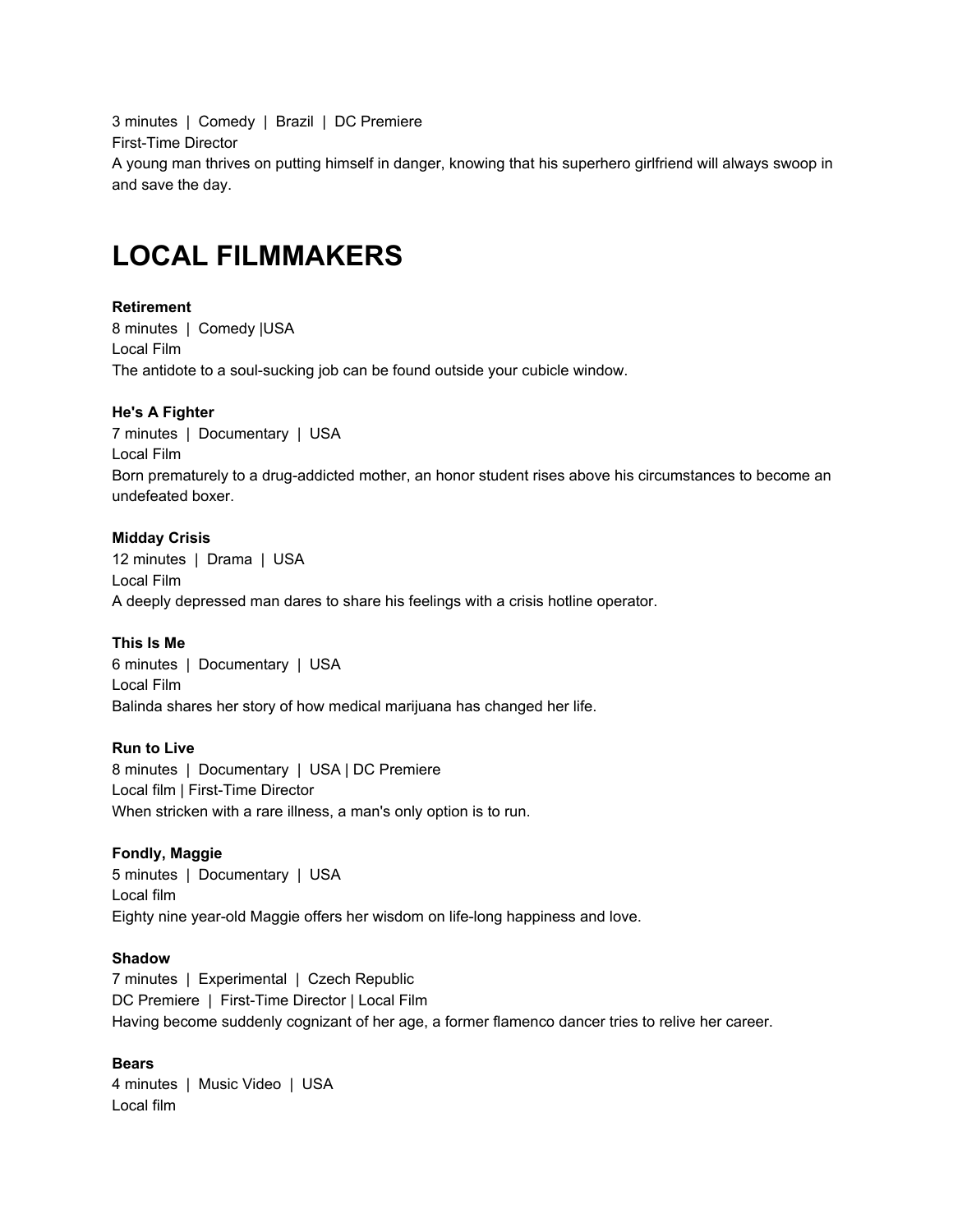On a quest for love, a young man discovers that a significant other can come in all shapes and sizes.

## **Voyage of Discovery**

5 minutes | Documentary | USA Local film Several local women artists join forces to create art inspired by science.

## **Salarymen**

6 minutes | Documentary | USA | DC Premiere Local film Two DC street performers show off their talents by creating beautiful music with unorthodox instruments.

## **Heal H Street**

17 minutes | Documentary | USA | DC Premiere First-Time Director | Local film An enlightening look at the effects of gentrification along H Street NE in Washington, DC.

## **The Last American Indian On Earth**

13 minutes | Documentary | USA | First-Time Director Local Film Gregg Deal explores what it means to be Native American and his own identity through performance art.

## **Harmony**

8 minutes | Drama | USA Local Film Romance blooms when a musician attempts to meet his muse.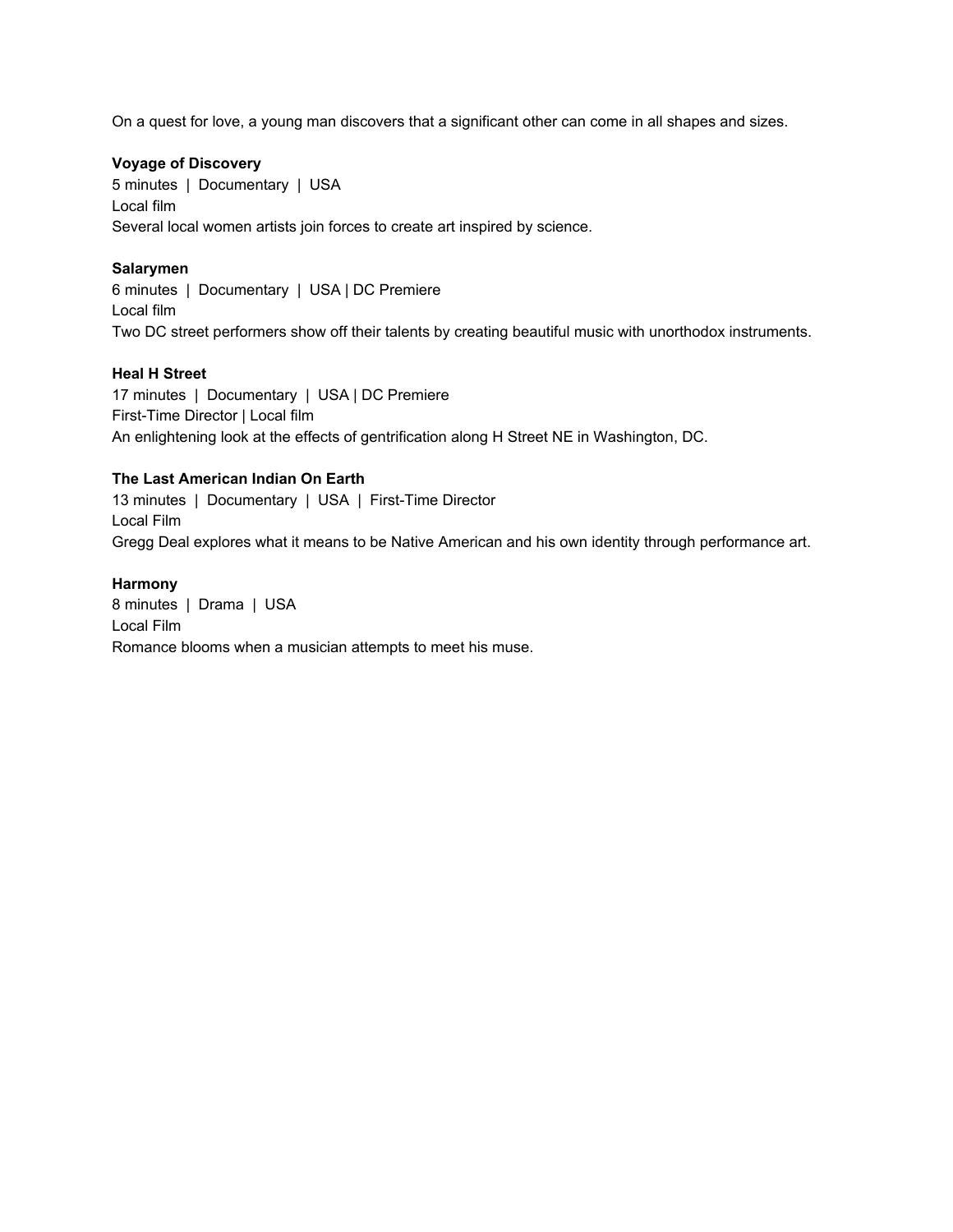# **AUSTRALIA**

## **Date**

6 minutes | Comedy | Australia | DC Premiere First-Time Director An honest mistake turns into a unexpected blessing when a woman mistakes a stranger for her blind date.

## **Love Notes**

16 minutes | Romantic Comedy | Australia | DC Premiere Two blind neighbors discover each other through a shared musical interlude that shapes their path to happiness.

## **Ravi & Jane**

14 minutes | Drama | Australia | DC Premiere Upon arriving in Australia, an immigrant schoolboy takes refuge in a newfound friend.

## **I'm You, Dickhead!**

12 minutes | Comedy | Australia A man goes back in time to convince his 10-year-old self to play guitar.

## **Everything Starts Somewhere**

6 minutes | Romantic Comedy | Australia The aftermath of a one-night stand is played out through the couple's internal monologues.

## **Manny Gets Censored**

8 minutes | Romantic Comedy | Australia | US Premiere When a heartbroken man's world is censored, he struggles to adapt to his new, G-rated lifestyle.

## **Crochet Noir**

8 minutes | Drama (Animated ) | Australia Even the most hard boiled private detective will crack when faced with their most personal case.

#### **Little Big Hero**

6 minutes | Drama (Animated) | Australia | DC Premiere Fettuccine the donkey realizes how much he misses an annoying little girl.

## **Silence Is Golden**

3 minutes | Comedy | Australia After a series of bad dates, a woman decides she's happier on her own.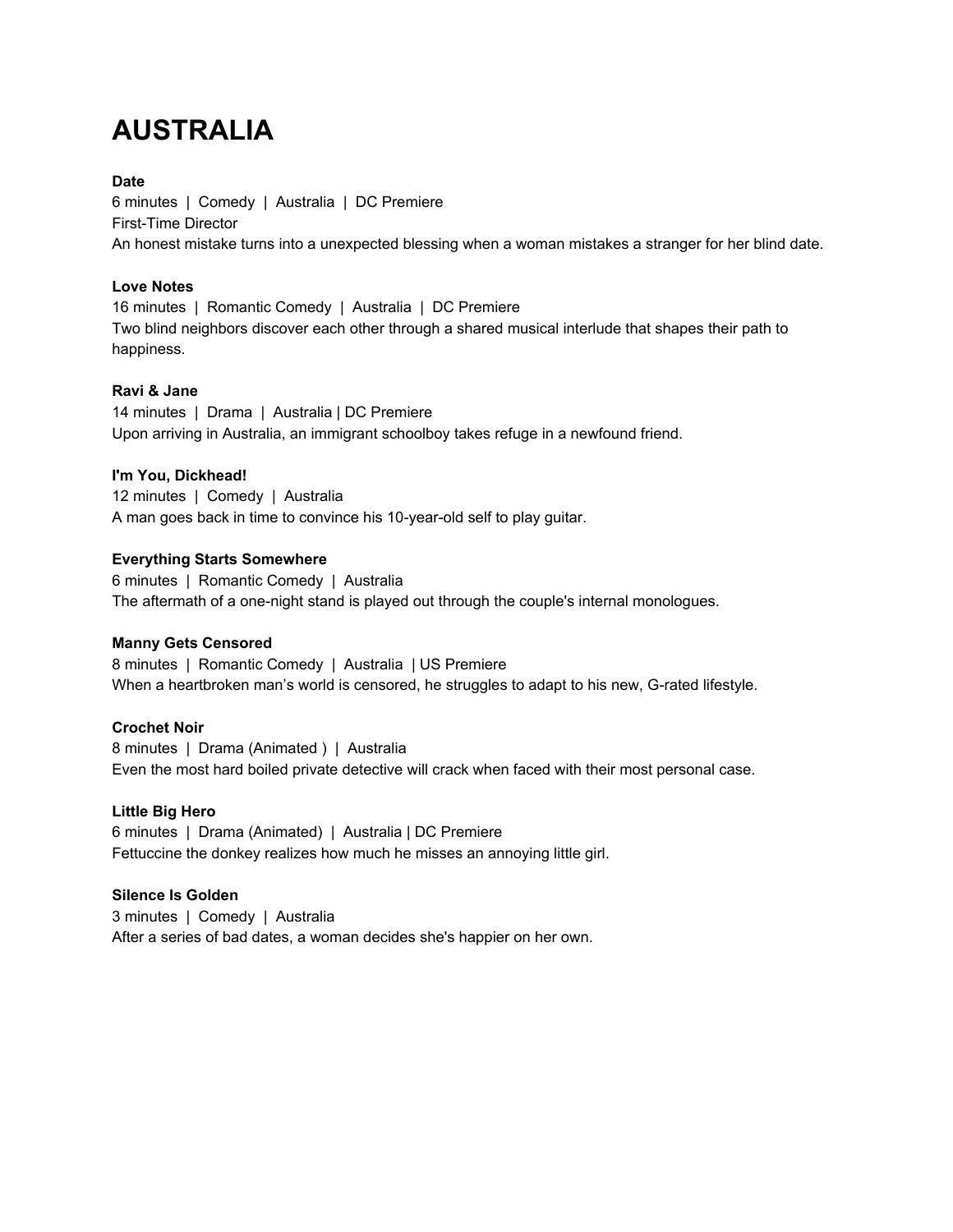# **BRAZIL**

## **The Profile of Jonas Aquino (O Perfil De Jonas Aquino)**

22 minutes | Drama/Comedy | Brazil | US Premiere First-Time Director Jonas schemes to create an online persona in his attempt to befriend the popular kids.

## **Super Camila**

3 minutes | Comedy | Brazil | DC Premiere First-Time Director A young man thrives on putting himself in danger, knowing that his superhero girlfriend will always swoop in and save the day.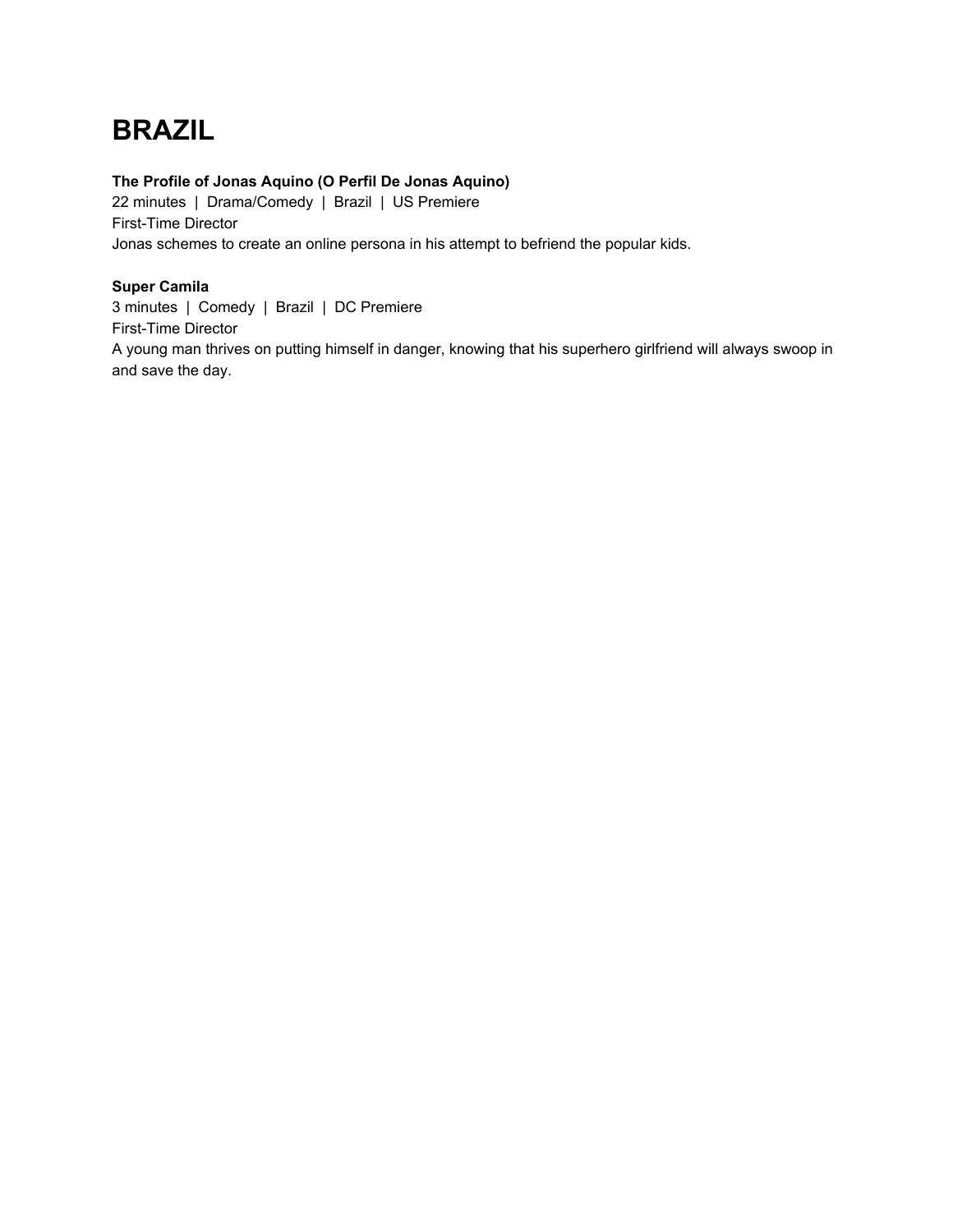## **CANADA**

## **To Return (Pour Retourner)**

14 minutes | Drama | Canada | DC Premiere After twelve years in a prison kitchen, a chef has difficulty adjusting back to the culinary world outside.

## **Just As I Remembe**r

18 minutes | Documentary | Canada | DC Premiere A filmmaker compares growing up with a parent with ALS with another family's recent experience.

## **Autour d'une table**

12 minutes | Experimental (Animated) | Canada Disparate people ponder the cathartic nature of the coffee klatch ritual.

## **Flight of the Polar Bear**

2 minutes | Comedy (Animated) | Canada | US Premiere When a polar bear comes in harm's way, a team of environmental documentarians take it upon themselves to save the day.

## **Gaysian**

10 minutes | Comedy | Canada | DC Premiere First-Time Director A gay Asian man has difficulty accepting who is and isn't attracted to him.

#### **Le Toasteur**

9 minutes | Dark Comedy | Canada | DC Premiere Brotherly love takes a whole new meaning when an older sibling is caught contemplating suicide.

## **Le Gouffre**

10 minutes | Drama (Animated) | Canada A friendship is challenged when two men confront a large, seemingly impossible gulf.

#### **The Chaperone**

14 minutes | Documentary (Animated) | Canada | DC Premiere First-Time Director When a motorcycle gang crashes a school dance, there's only one person who can restore order: the chaperone.

## **Spare Change** (Entre Chien Et Loup)

17 minutes | Dark Comedy | Canada A second chance is given to a homeless man when an ex-lover recognizes him on the street.

## **Foxed!**

5 minutes | Fantasy (Animated) | Canada | DC Premiere Despite being kidnapped by a clan of foxes, a young girl's absence goes unnoticed by the rest of her family.

## **Vidéodep**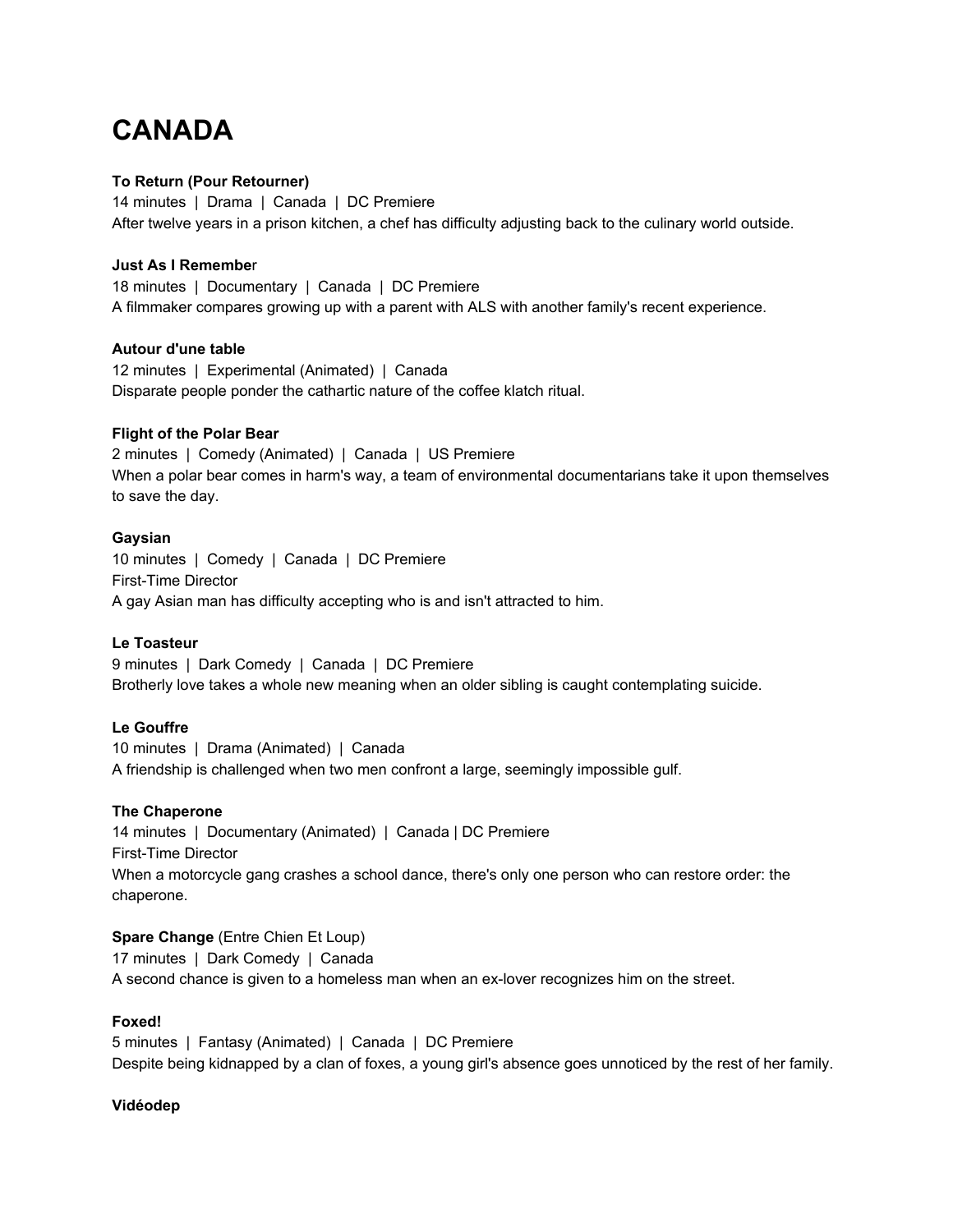11 minutes | Drama | Canada | World Premiere First-Time Director Concerned about his father's emotional well being, a son provides cathartic insight.

## **Parachute**

6 minutes | Comedy | Canada A couple's relationship is challenged when they decide to try a discounted skydiving outfit.

#### **Anxious Oswald Greene**

15 minutes | Comedy/Fantasy | Canada | DC Premiere An anxious man seeks a non-traditional remedy to a unique medical condition.

## **Foam Drive Renegades**

9 minutes | Dark Comedy | Canada | DC Premiere A team of robbers enlist the help of a doped-up puppet to help them pull off a simple heist.

## **The Magic Ferret**

12 minutes | Comedy | Canada | DC Premiere In an attempt to win over potential adoptive parents, a young orphan performs his most ambitious magic trick.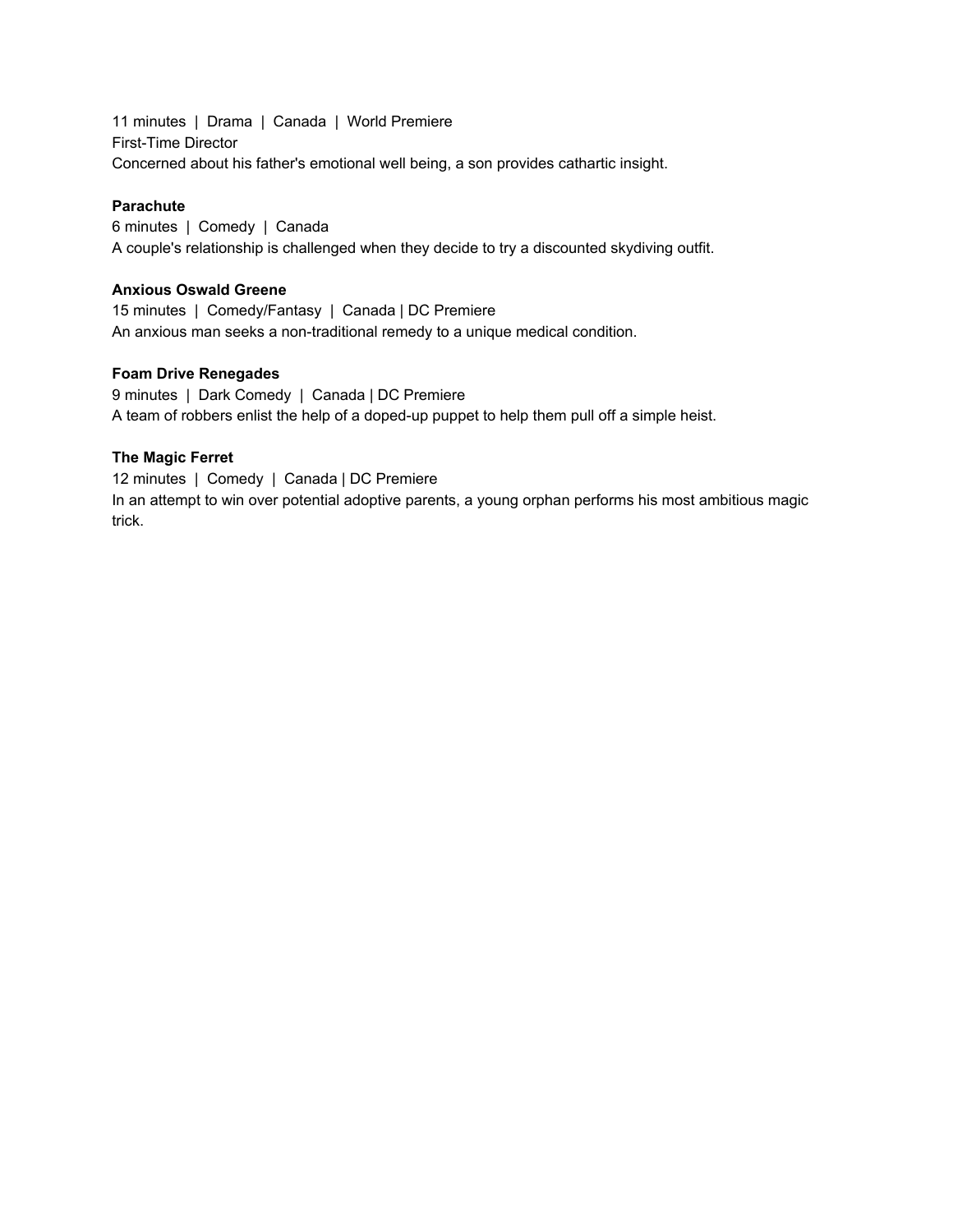## **FRANCE**

## **The End Of The Line (Le Bout Du Fil)**

14 minutes | Drama | France Elderly and well past her prime, an actress hopes to get one last shot at the limelight.

## **The Princess of Love O Love (La Princesse L'amour D'amour)**

10 minutes | Comedy | France | US Premiere While reading her students a fairytale, a teacher becomes so invested in the story that she begins to substitute its morals with her own.

## **The Ring (The Bague)**

8 minutes | Comedy | France A man is set to propose with the perfect ring. Only there's a problem—it's stuck on another woman's finger.

## **GERMANY**

## **Parking Love (Parkplatzliebe)**

10 minutes | Comedy | Germany | DC Premiere First-Time Director Things don't go according to plan when a lonely man and his Internet date get to know each other on a personal level.

#### **Der Prophet Fliegt Mit**

10 minutes | Drama | Germany Passengers on an airplane struggle to stay grounded when an Arab man boards the flight.

#### **Job Interview**

9 minutes | Suspense | Germany | DC Premiere Lisa's excitement over her potential new job quickly dissipates when the interviewer asks a series of increasingly pointed questions.

#### **Das Kalte Herz**

20 minutes | Fantasy (Animated) | Germany Given the chance to magically improve his life, a poor man discovers the source of true happiness — as well as true regret.

#### **Lialou**

4 minutes | Romantic Comedy | Germany | DC Premiere First-Time Director A couple seeks to change the world with, of all things, shoelaces.

#### **RE50 to Wächtersbach**

6 minutes | Drama | Germany | US Premiere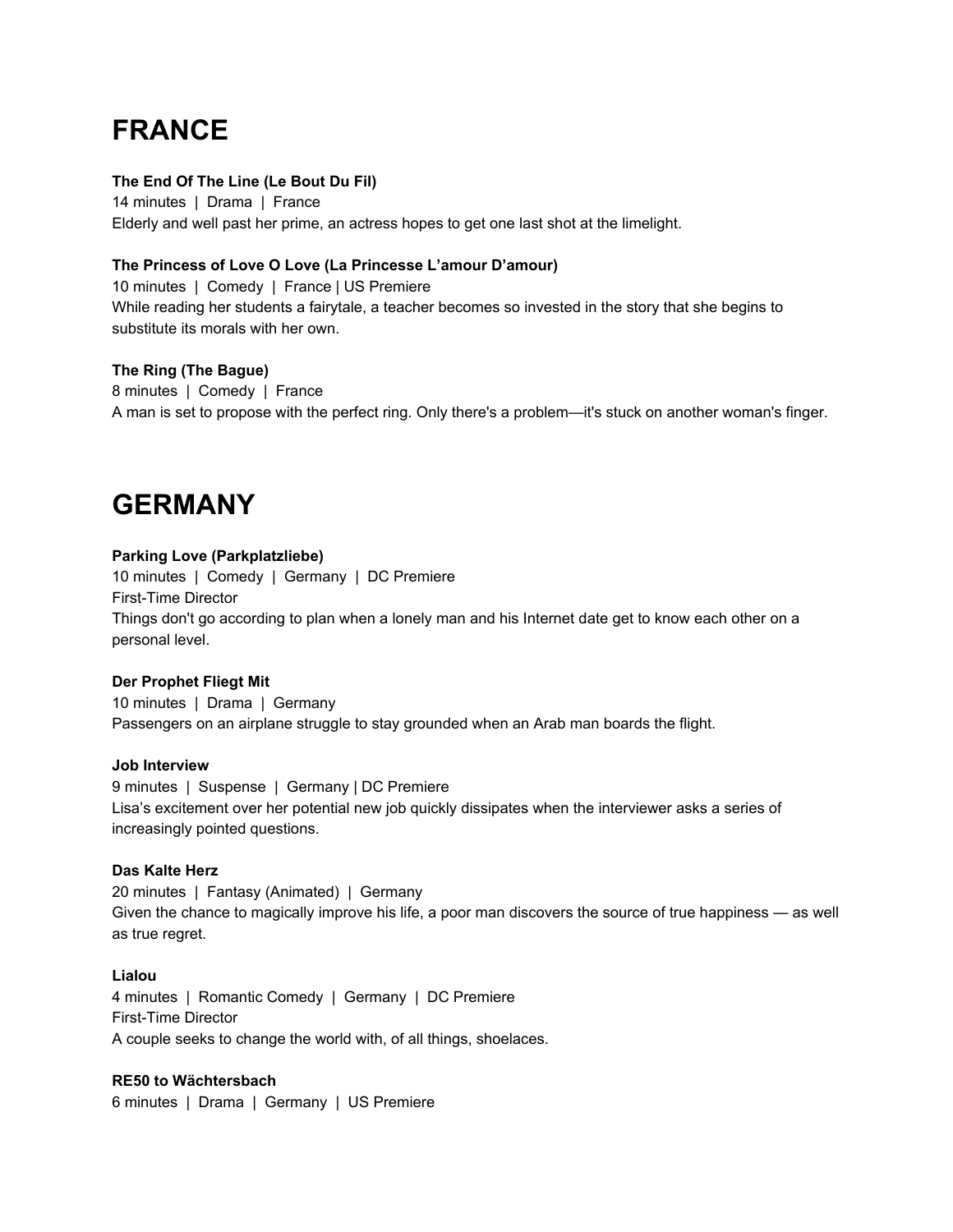After an exhausting day, a man boards the last train of the night only to be met with two unsavory characters.

## **IRELAND**

## **Stolen**

12 minutes | Drama | Ireland | DC Premiere First-Time Director Is a young girl being held captive by a strange couple, or is she in a home more caring than she suspects?.

## **Unwinding**

6 minutes | Documentary | Ireland | US Premiere First-Time Director Fly fishing is more than a sport—it's a way of life.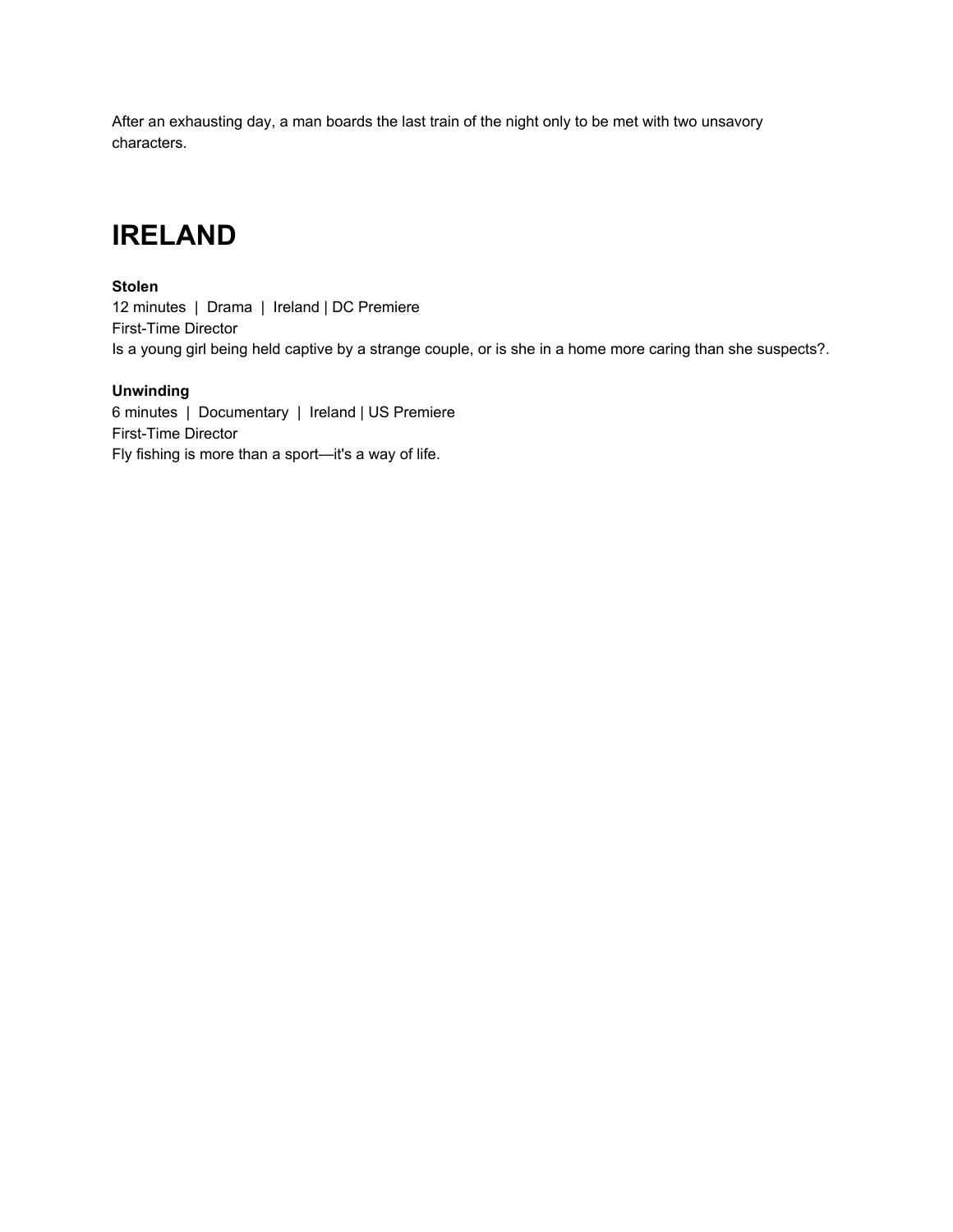## **SPAIN**

#### **Mr. Bear**

14 minutes | Dark Comedy | Spain | DC Premiere After years of being kicked around by life, Steve comes alive when faced with the challenge of dismembering corpses.

## **Terapia**

10 minutes | Drama | Spain A depressed widow finds the spark to carry on through her charming physical therapist.

## **A Special Day** (Un Día Especial)

13 minutes | Comedy | Spain | US Premiere On his wedding day, a man discovers that his wife-to-be is secretly a superhero.

## **2:43**

10 minutes | Drama | Spain | DC Premiere First-Time Director Love, loss, fear, and heartbreak through an answering machine.

## **Stockholm** (Estocolmo)

8 minutes | Comedy | Spain | DC Premiere Writing a school report about your father's occupation can be a challenge — especially when his work is disturbing.

#### **We Are Friends** (Somos Amigos)

12 minutes | Dark Comedy | Spain | DC Premiere First-Time Director Complications arise when a savvy businessman is mandated to fire his best friend.

## **Speechless** (Sin Respuesta)

10 minutes | Drama | Spain The job of a collections agent suddenly becomes personal and causes her to reevaluate the humanity in her profession.

## **Buenos Aires**

12 minutes | Comedy | Spain Longing for his hometown of Buenos Aires, a man finds an unconventional way of counteracting his homesickness.

#### **Renacimiento**

5 minutes | Drama | Spain Shock, grief, and confusion strike when a man comes home to find what appears to be his girlfriend's suicide.

## **Serori**

15 minutes | Drama | Spain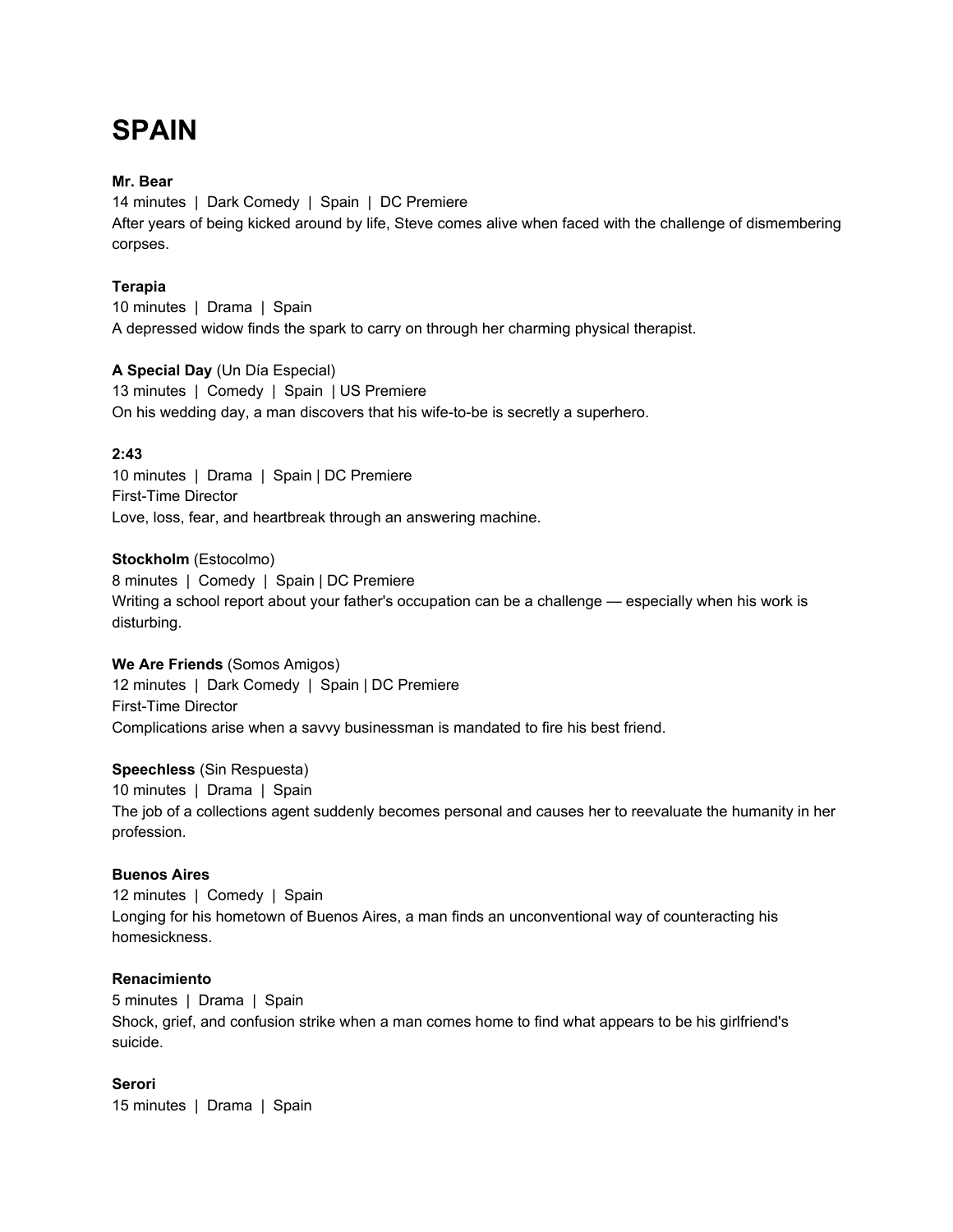In an attempt to relive her past, an older woman plans a unusual outing for the son of her former lover.

#### **Love At 20**

19 minutes | Drama | Spain | DC Premiere Finding love at 20 isn't easy for anyone, but for Sophia, it is complicated by her own special challenges.

#### **Eutanas S.A.**

10 minutes | Drama/Comedy | Spain | DC Premiere When a family decides that it's time for grandma to meet her maker, she plots her revenge.

## **Inside the Box**

15 minutes | Drama | Spain | DC Premiere A District Attorney questions the office on duty about his involvement in an unresolved arrest.

## **La Alfombra Roja**

12 minutes | Documentary | Spain The star of "Slumdog Millionaire" reflects on her dreams of becoming an actress, and the living conditions of her slum.

## **Detuned**

8 minutes | Horror | Spain A man makes a shocking discovery about his TV remote and its effect on others.

#### **Live or Dead (Vivo O Muerto)**

5 minutes | Comedy | Spain | US Premiere First-Time Director In the midst of planning their honeymoon, a groom-to-be concocts a ludicrous tale to halt his engagement.

#### **Helsinki**

15 minutes | Comedy | Spain | DC Premiere Once a pair of lonely bartenders begin fantasizing about time travelers, they soon find themselves attempting to communicate with one.

#### **A Lifestory**

5 minutes | Comedy (Animated) | Spain In order to save his home planet, a cat must embark on a zany adventure through space.

## **España Is Different**

4 minutes | Drama | Spain | US Premiere The tables are turned when a boy discovers his bully isn't quite the miscreant he appears to be.

## **Over Time (Avec Le Temps)**

5 minutes | Drama (Animated) | Spain | DC Premiere A sailor relives his life, loves, and losses as he is contemplating his final voyage.

**They Are The Last**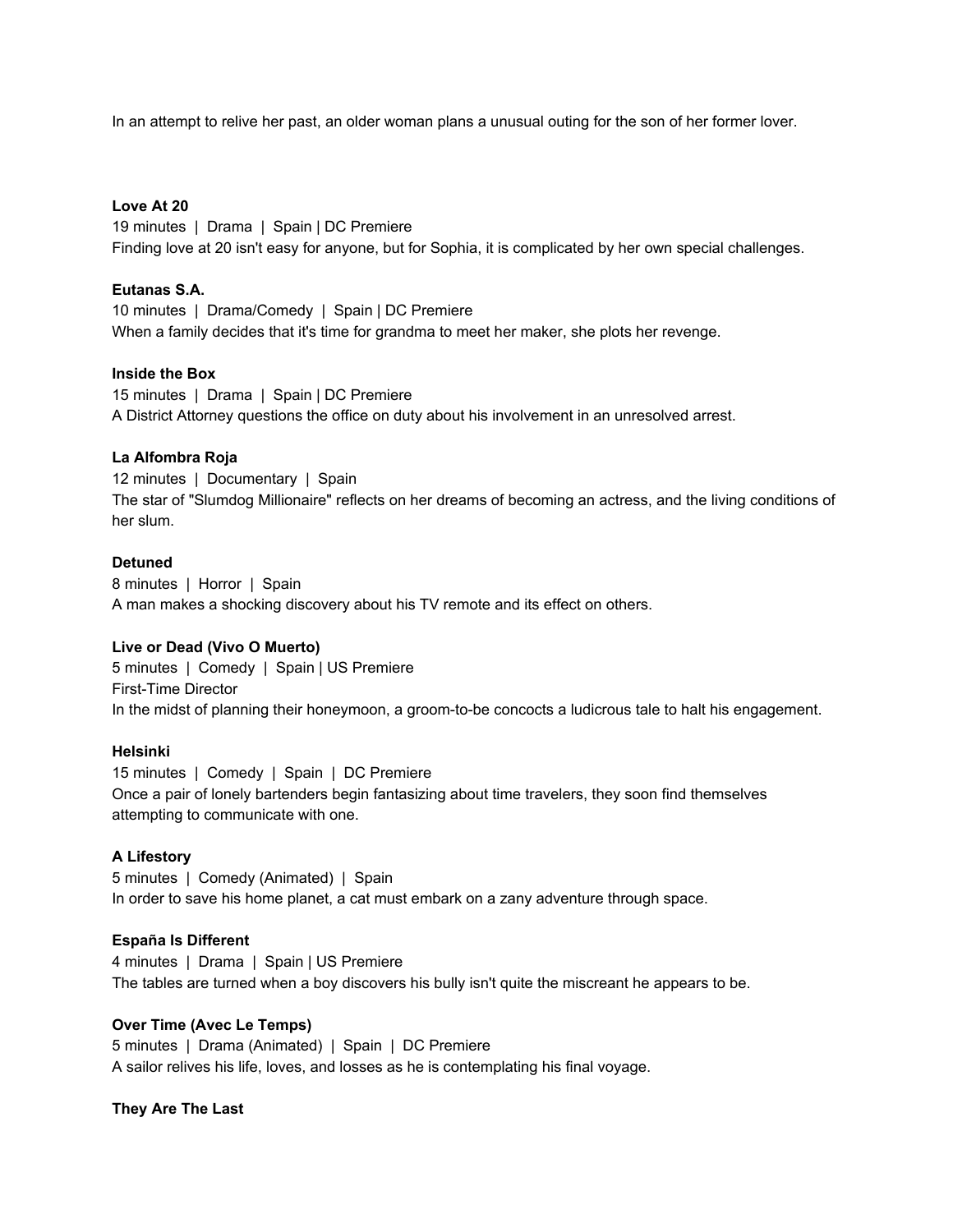4 minutes | Documentary | Spain A day in the life of a lighthouse keeper on a remote cape off the Uruguayan coastline.

## **Unicorn Blood (Sangre De Unicornio)**

9 minutes | Fantasy (Animated) | Spain | DC Premiere Rude teddy bears hunt unicorns with devastating results.

## **2ºA**

4 minutes | Drama | Spain | DC Premiere An actress improvises a steamy scene for an unprepared film director.

## **UNITED KINGDOM**

## **Anthony**

15 minutes | Dark Comedy | United Kingdom | DC Premiere Following a sleigh crash, Santa Claus and his helper elf are left to fend for themselves in the forest.

## **The Ring Cycle**

14 minutes | Drama | United Kingdom | DC Premiere Having just been told that her husband wants a divorce, a woman struggles to let go of their relationship.

#### **A Day In The Life Of A Bathroom Mirror**

9 minutes | Comedy | United Kingdom | DC Premiere An ordinary bathroom mirror gives a whole new take on the idea of being on the outside, looking in.

#### **Ronald**

8 minutes | Documentary | United Kingdom | DC Premiere Joe Maggard, one of the nine official Ronald McDonalds, still dons make up and costume despite not being unemployed by the fast food chain.

#### **The Silly Bastard Next to the Bed**

9 minutes | Documentary | United Kingdom | DC Premiere A retired Air Force officer realizes he was at the center of a huge political scandal during the Kennedy administration.

#### **Gli Zii**

22 minutes | Comedy | United Kingdom Two uncles go to great lengths to keep their beloved niece from marrying.

#### **The Girl And The Gondola (La Ragazza E La Gondola)**

12 minutes | Drama | United Kingdom

Young Carla has always dreamed of being a gondolier, even though she is advised to give up on that dream because of her gender.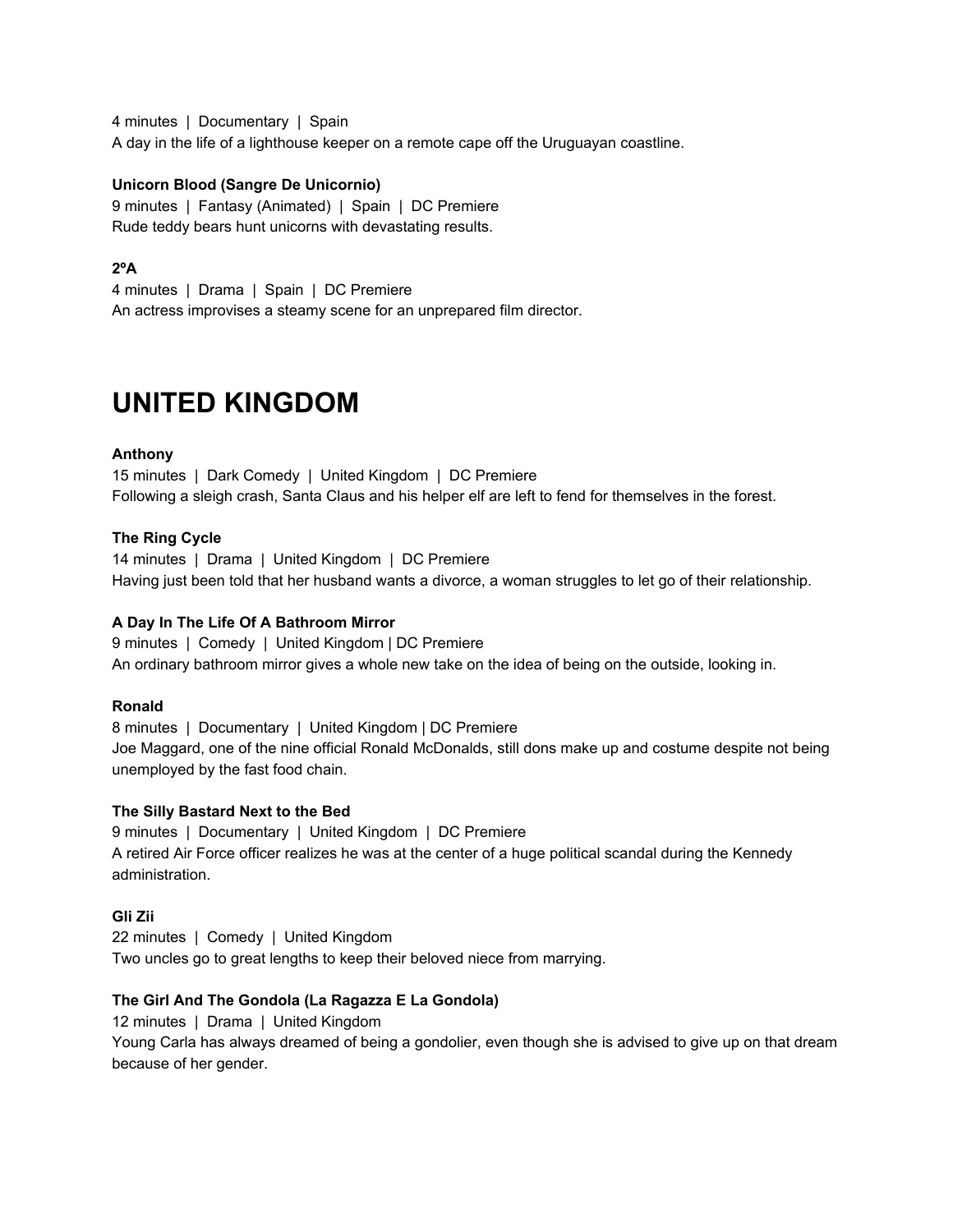## **DOCUMENTARY**

## **Just As I Remember**

18 minutes | Documentary | Canada | DC Premiere A filmmaker compares growing up with a parent with ALS with another family's recent experience.

## **Unwinding**

6 minutes | Documentary | Ireland | US Premiere First-Time Director Fly fishing is more than a sport—it's a way of life.

## **Kisses In Zocalo (Besos En El Zocalo)**

10 minutes | Documentary | Mexico Set in Mexico City, one filmmaker intends to find out what kissing represents, entails, and expresses in another culture.

## **La Alfombra Roja**

12 minutes | Documentary | Spain The star of "Slumdog Millionaire" reflects on her dreams of becoming an actress, and the living conditions of her slum.

#### **They Are The Last**

4 minutes | Documentary | Spain A day in the life of a lighthouse keeper a remote cape in a stretch of Uruguayan coastline.

#### **Ronald**

8 minutes | Documentary | United Kingdom | DC Premiere Joe Maggard, one of the nine official Ronald McDonalds, still dons make up and costume despite not being unemployed by the fast food chain.

#### **The Silly Bastard Next to the Bed**

9 minutes | Documentary | United Kingdom | DC Premiere A retired Air Force officer realizes he was at the center of a huge political scandal during the Kennedy administration.

## **He's A Fighter**

7 minutes | Documentary | USA Local Film Born prematurely to a drug-addicted mother, an honor student rises above his circumstances to become an undefeated boxer.

#### **This Is Me**

6 minutes | Documentary | USA Local Film | First-Time Directot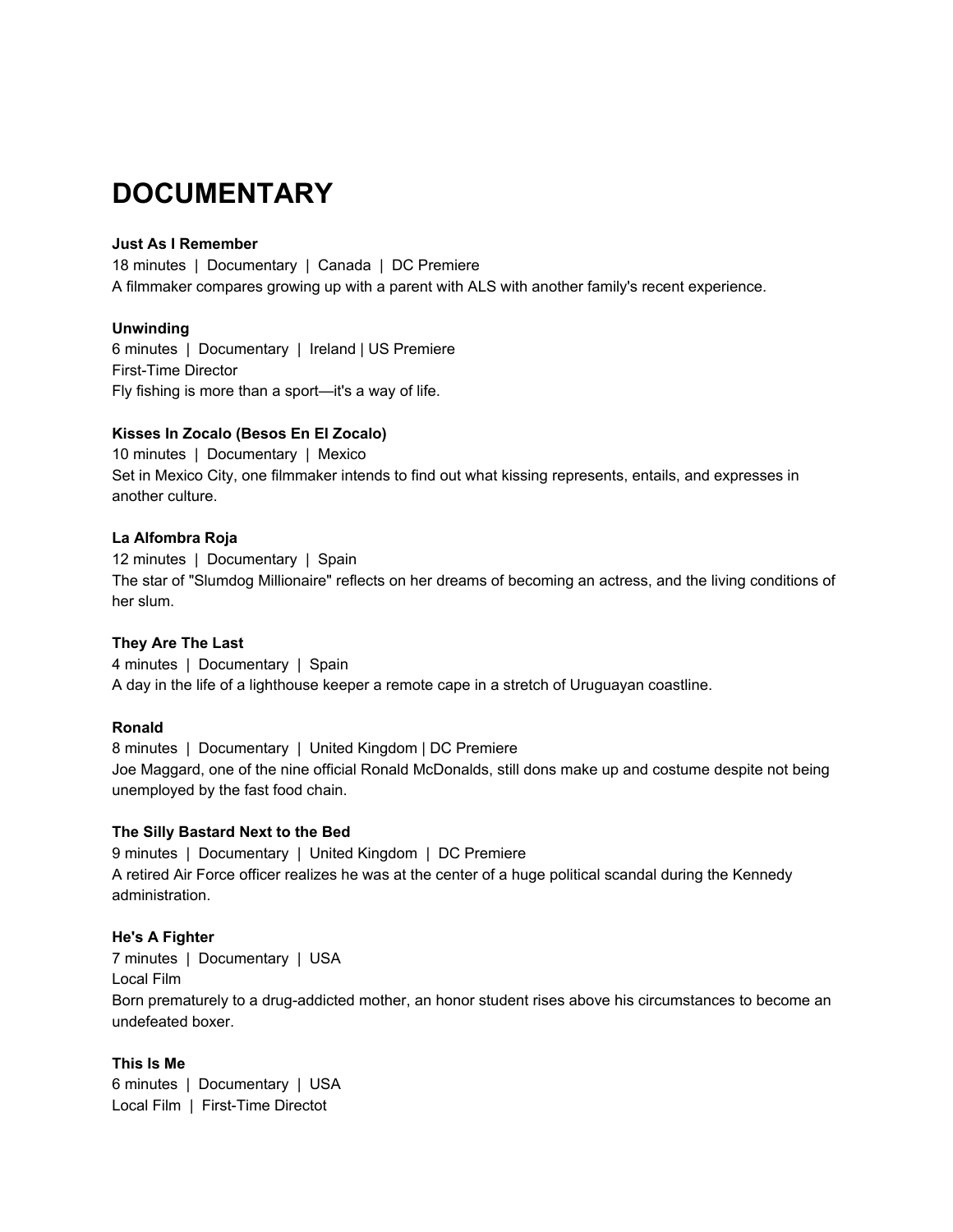Balinda shares her story of how medical marijuana has changed her life.

## **Run to Live**

8 minutes | Documentary | USA | DC Premiere Local film | FIrst-Time Director When stricken with a rare illness, a man's only option is to run.

## **Fondly, Maggie**

5 minutes | Documentary | USA Local film 89 year-old Maggie offers her wisdom on life-long happiness and love.

## **Voyage of Discovery**

5 minutes | Documentary | USA Local film Several local women artists join forces to create art inspired by science.

## **Salarymen**

6 minutes | Documentary | USA | DC Premiere Local film Two DC street performers show off their talents by creating beautiful music with unorthodox instruments.

## **Heal H Street**

17 minutes | Documentary | USA | DC Premiere First-Time Director | Local film An enlightening look at the effects of gentrification along H Street NE in Washington, DC.

## **The Last American Indian On Earth**

13 minutes | Documentary | USA | First-Time Director Local Film Gregg Deal explores what it means to be Native American and his own identity through performance art.

## **The Roving Typist**

10 minutes | Documentary | USA | DC Premiere The true story of a New York native who entertains random passersby by writing them original stories.

## **A Life with Asperger's**

4 minutes | Documentary | USA First-Time Director The intimate portrayal of one man's challenge to live his life with Asperger's Syndrome.

#### **Change Over Time**

8 minutes | Documentary | USA | DC Premiere Poetry and remembrance document a gradual transition from woman to man.

## **The Chaperone**

14 minutes | Documentary (Animated) | Canada | DC Premiere First-Time Director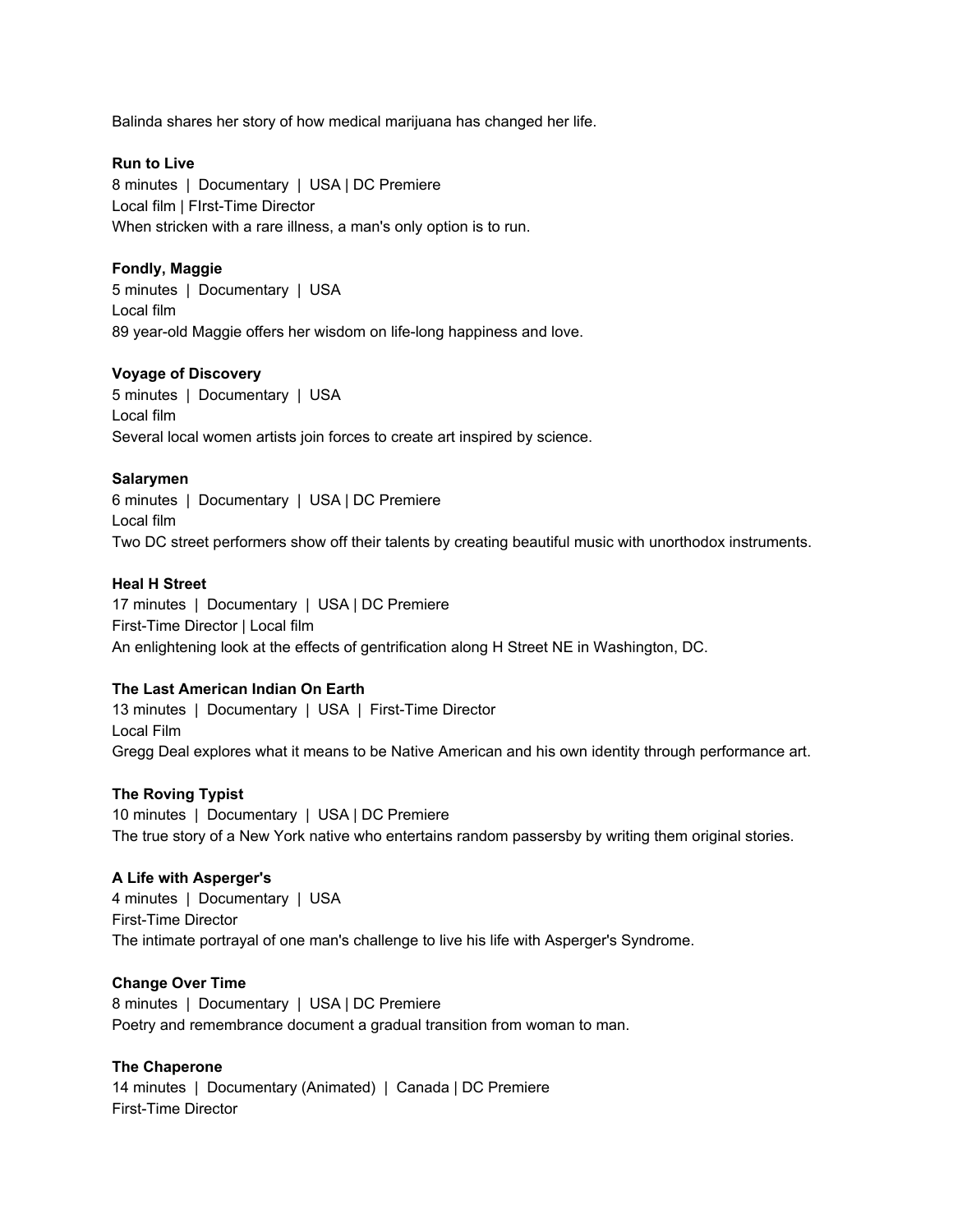When a motorcycle gang crashes a school dance, there's only one person who can restore order: the chaperone.

## **Animating The Void: Erasing Michelle From "Full House"**

11 minutes | Experimental | USA | World Premiere First-Time Director What would the sitcom *Full House* have been like without Michelle? A man sets out to find out with unexpected results.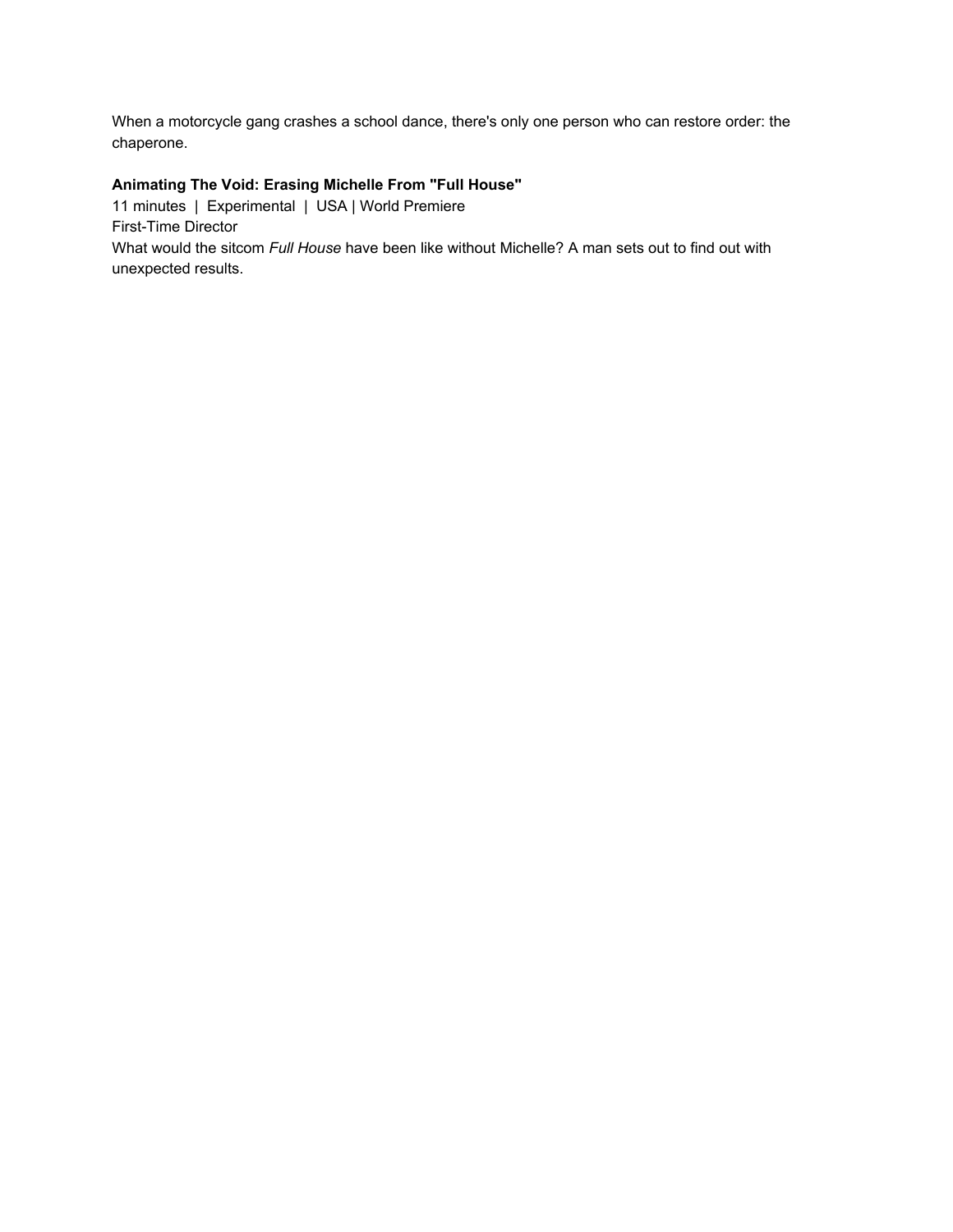## **ANIMATED**

## **Crochet Noir**

8 minutes | Drama (Animated ) | Australia Even the most hard boiled private detective will crack when faced with their most personal case.

## **Little Big Hero**

6 minutes | Drama (Animated) | Australia | DC Premiere Fettuccine the donkey realizes how much he misses an annoying little girl.

## **Le Gouffre**

10 minutes | Drama (Animated) | Canada A friendship is challenged when two men confront a large, seemingly impossible gulf.

## **Cruise Patrol**

8 minutes | Drama (Animated) | Netherlands | DC Premiere On a long and dusty road a routine cruise patrol takes an unexpected turn and spirals totally out of control.

## **Over Time (Avec Le Temps)**

5 minutes | Drama (Animated) | Spain | DC Premiere A sailor relives his life, loves, and losses as he is contemplating his final voyage.

## **Yearbook**

6 minutes | Drama (Animated) | USA | DC Premiere With the end of the world right around the corner, a man is asked to write the final pages of recorded human history.

#### **The Chaperone**

14 minutes | Documentary (Animated) | Canada | DC Premiere First-Time Director When a motorcycle gang crashes a school dance, there's only one person who can restore order: the chaperone.

#### **Autour d'une table**

12 minutes | Experimental (Animated) | Canada Disparate people ponder the cathartic nature of the coffee klatch ritual.

#### **Decorations**

7 minutes | Experimental (Animated) | Japan As cake decorations prepares for a celebration, one piece of decor stirs trouble, and eventually flies off on her own.

## **My Milk Cup Cow (Cup No Naka No Koushi)**

11 minutes | Experimental (Animated) | Japan | US Premiere Reflecting on her youth, a woman recalls stories of her father.

#### **Foxed!**